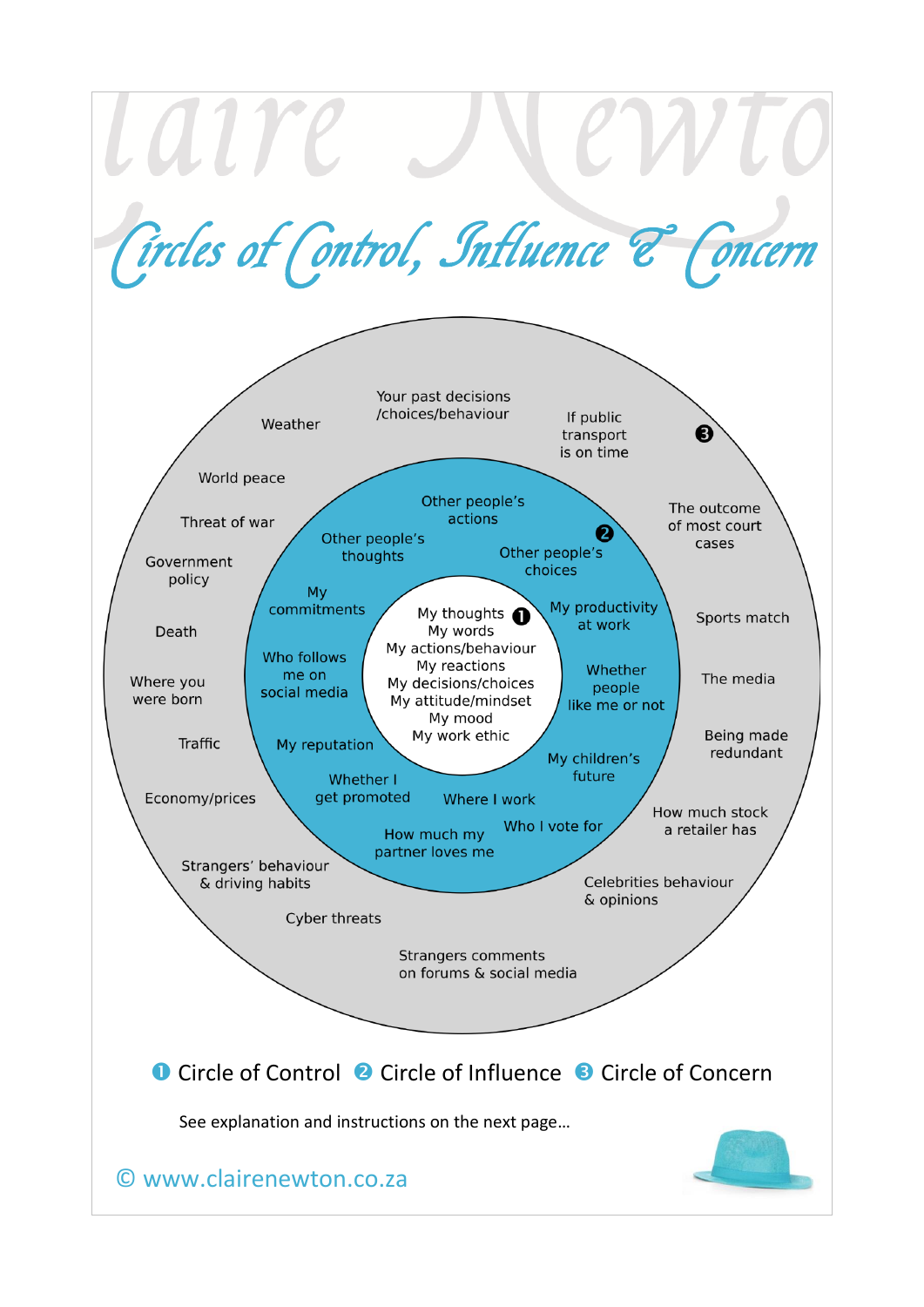## **Circle of Control**

This encompasses those circumstances/issues/problems that we have direct control over.

## **Circle of Influence**

This encompasses those circumstances/issues/problems that we have indirect control over.

## **Circle of Concern**

Also known as the circle of 'no control'. This encompasses the wide range of circumstances/issues/problems we have, but over which we have no control.

## **Instructions**

This activity can be done individually or as a group. You can focus on all aspects of your life, or on one specific area (e.g. your business).

- 1. Print out the "*Circles of Control*" poster.
- 2. On small sticky notes, or pieces of paper, write down all the circumstances/issues/problems that are concerning you and put them in the Circle of Concern circle.

At this stage you may have a lot of stress and anxiety over the things you've written down and may feel you don't have any control over them. Having no control can be alarming.

3. Look at all the things you've written down and decide which things you can actively control. Move all the sticky notes with the things that you can actively control from the outer, big Circle of Concern into the small Circle of Control.

At this point, you may think that there aren't many items that you can actively control. Maybe that's true - you can't control them, so ask yourself, "Can I influence them?"

4. Think about ways you might be able to influence the things that are still in your Circle of Concern.

E.g. could you develop a better relationship with the person outside of the team who's making impossible demands and get to the root cause of their behaviour?

Go through all the notes that are still in your Circle of Concern and try to move them into the Circle of Influence.

As you explore these further, and think about them differently, you might find that some of the concerns can go straight into the Circle of Control.

- 5. When you have worked with the sticky notes until you can't move anything anymore, write the circumstances/issues/problems onto the actual poster and put the poster up in a place where you can easily see it every day. (The inside of a cupboard door that you open every day is a useful place to put your poster if you don't want anyone else to see it).
- 6. Your poster will then be a daily reminder of just how much you can control and where you need to focus your time and energy

Invest your time, energy & emotions here